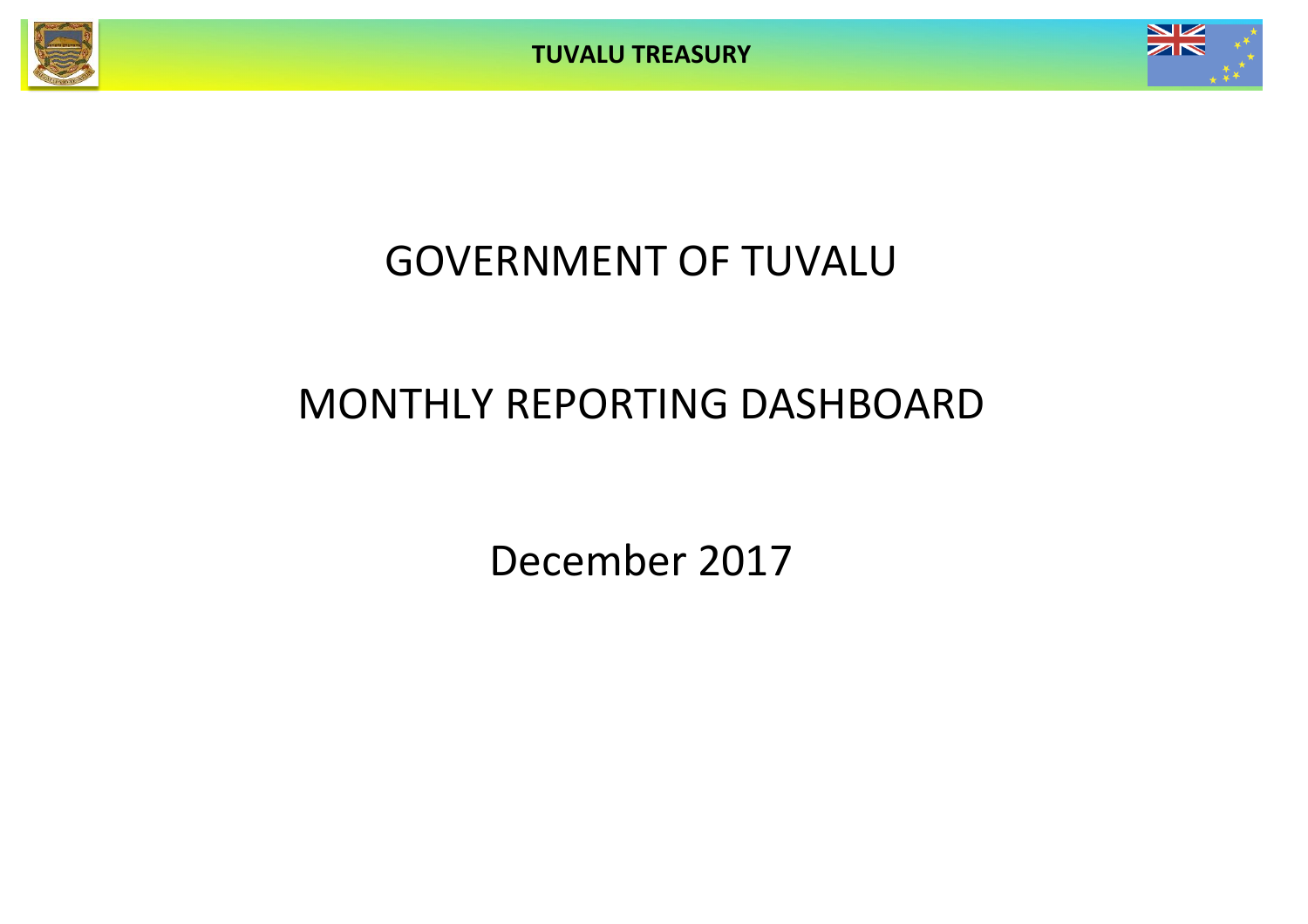

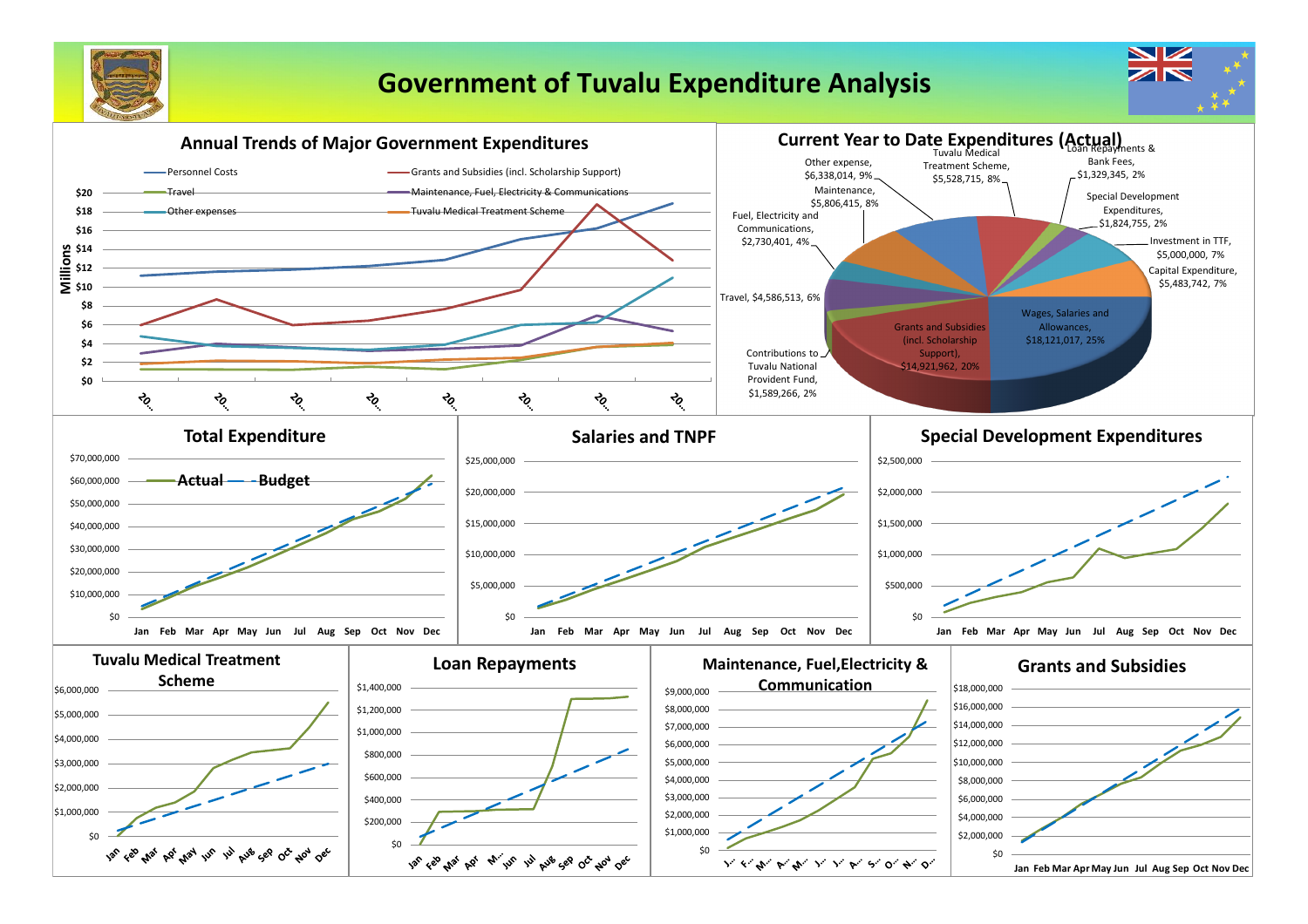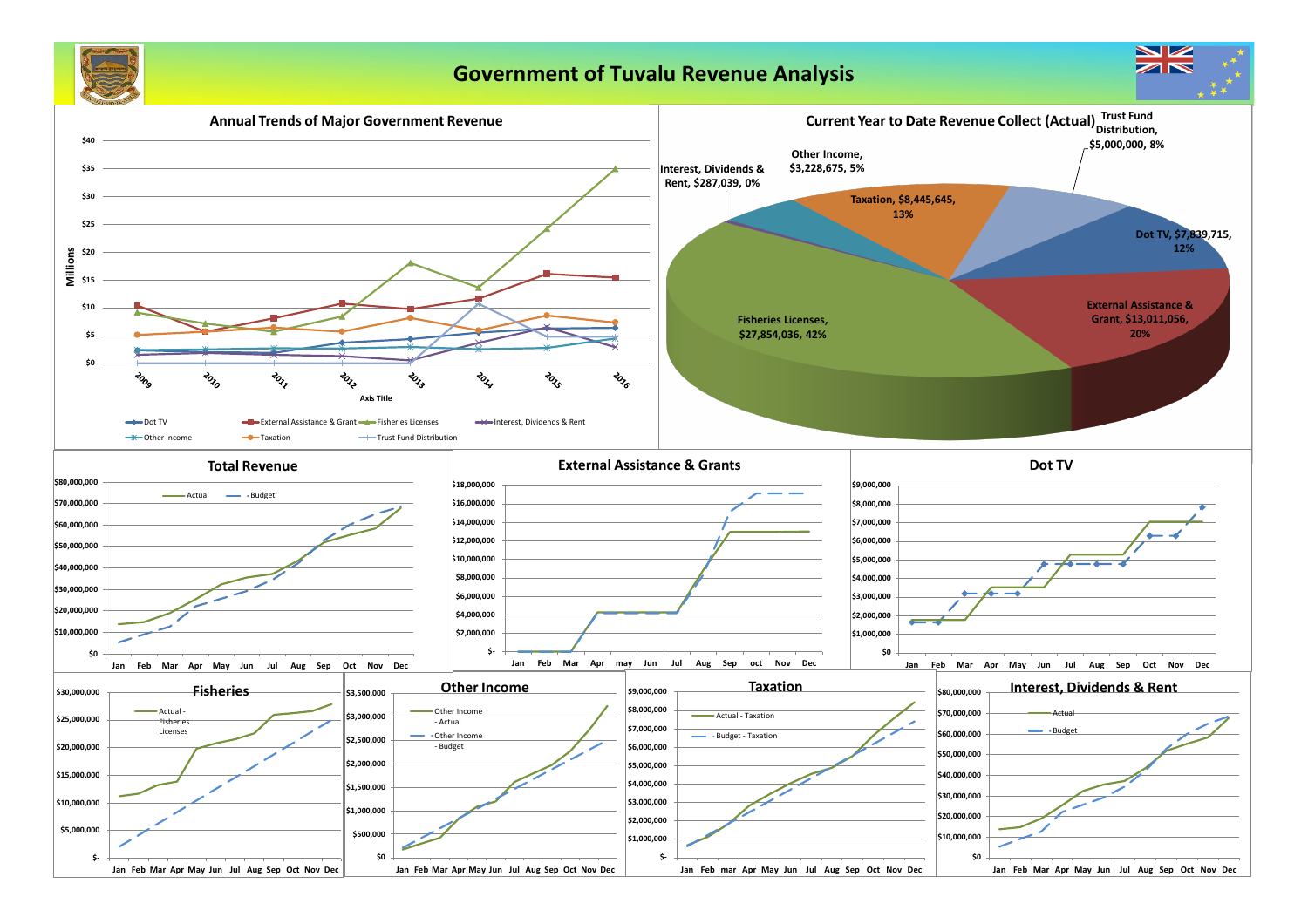### **MONTHLY STATEMENT OF RECEIPTS AND PAYMENTS BY NATURE OF EXPENSE FOR THE PERIOD ENDED 31-12-2017**

| <b>ON THE FEINOD ENDED 31-12-201</b>                         | <b>Year to Date</b>   | Year to Date          | Year to Date             | January              | February              | March               | April              | May                 | June                              | July                | August              | September           | October            | November                                | December             | <b>Actual + Forecast</b> | 2017 Budget           | Variance                 |
|--------------------------------------------------------------|-----------------------|-----------------------|--------------------------|----------------------|-----------------------|---------------------|--------------------|---------------------|-----------------------------------|---------------------|---------------------|---------------------|--------------------|-----------------------------------------|----------------------|--------------------------|-----------------------|--------------------------|
|                                                              | Actual                | Budget &              | Variance                 | Actual               | Actual                | Actual              | Actual             | Actual              | Actual                            | Actual              | Actual              | Actual              | Actual             | Actual                                  | Actual               | <b>Full Year</b>         | <b>Full Year</b>      | Forecast &               |
|                                                              |                       | Supplementary         |                          |                      |                       |                     |                    |                     |                                   |                     |                     |                     |                    |                                         |                      |                          |                       | <b>Budget</b>            |
| <b>RECEIPTS</b>                                              |                       |                       |                          |                      |                       |                     |                    |                     |                                   |                     |                     |                     |                    |                                         |                      |                          |                       |                          |
| <b>Taxation</b><br>Income Tax                                | 2,310,435             | 1,689,996             | 620,439                  | 192,809              | 156,586               | 192,557             | 128,852            | 205,989             | 192,784                           | 229,110             | 154,086             | 189,377             | 184,651            | 170,297                                 | 313,338              | 2,310,435                | 1,689,996             | 620,439                  |
| Company Tax                                                  | 1,599,492             | 2,315,004             | (715, 512)               | 5,583                | 1,641                 | 75,342              | 527,257            | 10,252              | 9,500                             |                     | $\overline{0}$      | 24,011              | 471,529            | 465,342                                 | 9,035                | 1,599,492                | 2,315,004             | (715, 512)               |
| <b>Tuvalu Consumption Taxes</b>                              | 1,761,683             | 1,381,452             | 380,231                  | 170,934              | 161,323               | 189,341             | 97,896             | 150,690             | 127,414                           | 123,810             | 65,967              | 183,302             | 189,519            | 123,243                                 | 178,244              | 1,761,683                | 1,381,452             | 380,231                  |
| Import Duty & Excise                                         | 2,365,848             | 1,682,652             | 683,196                  | 270,438              | 135,020               | 223,713             | 130,715            | 255,863             | 232,414                           | 131,494             | 100,309             | 217,591             | 244,865            | 163,665                                 | 259,761              | 2,365,848                | 1,682,652             | 683,196                  |
| Import Levy                                                  | 186,706               | 142,620               | 44,086                   | 23,005               | 8,113                 | 20,118              | 11,866             | 19,885              | 15,807                            | 19,257              | 6,961               | 22,323              | 17,701             | 7,582                                   | 14,088               | 186,706                  | 142,620               | 44,086                   |
| <b>Other Taxes</b>                                           | 220,981               | 189,000<br>7,400,724  | 31,981                   | 4,896                | 3,273<br>465,956      | 1,500<br>702,571    | 83,076<br>979,662  | 2,634<br>645,314    | 1,400<br>579,318                  | 6,184<br>509,855    | 4,781<br>332,104    | 500<br>637,104      | 7,843<br>1,116,109 | 5,993<br>936,122                        | 98,900<br>873,365    | 220,981                  | 189,000<br>7,400,724  | 31,981<br>1,044,421      |
| Interest, Dividends and Rent                                 | 8,445,145             |                       | 1,044,421                | 667,665              |                       |                     |                    |                     |                                   |                     |                     |                     |                    |                                         |                      | 8,445,145                |                       |                          |
| <b>Interest and Dividends</b>                                | (22, 102)             | 2,483,862             | (2,505,964)              | (24, 530)            | 38,240                | 144,360             | 160,691            | 54,785              | (54, 273)                         | (5, 577)            | 64,131              | 86,596              | 208,167            | 1,231,354                               | (1,926,047)          | (22, 102)                | 2,483,862             | (2,505,964)              |
| Lease, rent and hire                                         | 309,141               | 316,320               | (7, 179)                 | 42,322               | 13,112                | 22,185              | 24,205             | 35,337              | 3,189                             | 35,855              | 14,514              | 36,581              | 17,452             | 19,755                                  | 44,635               | 309,141                  | 316,320               | (7, 179)                 |
|                                                              | 287,039               | 2,800,182             | (2,513,143)              | 17,793               | 51,351                | 166,545             | 184,896            | 90,122              | (51,084)                          | 30,278              | 78,645              | 123,176             | 225,619            | 1,251,109                               | (1,881,411)          | 287,039                  | 2,800,182             | (2,513,143)              |
| <b>Other Government Charges</b><br><b>Fisheries Licenses</b> | 27,854,036            | 25,005,108            | 2,848,928                | 10,688,013           | 702,706               | 1,848,187           | 617,963            | 5,938,746           | 963,507                           | 749,072             | 1,098,424           | 3,327,471           | 300,048            | 380,547                                 | 1,239,351            | 27,854,036               | 25,005,108            | 2,848,928                |
| <b>Vessel Registrations</b>                                  | 644,803               | 800,508               | (155, 705                | -0                   |                       |                     | 245,461            | $\overline{0}$      |                                   | 199,524             | $\mathbf 0$         |                     | 199,818            | $\overline{0}$                          |                      | 644,803                  | 800,508               | (155, 705)               |
| Marine Services (Nivaga II & Manu Folau)                     | 562,199               | 409,752               | 152,447                  | 70,674               | 30,345                | 42,647              | 43,489             | 61,874              | 28,972                            | 37,252              | 59,268              | 26,081              | 29,117             | 73,264                                  | 59,216               | 562,199                  | 409,752               | 152,447                  |
| Stevedoring and Wharfage                                     | 536,969               | 190,440               | 346,529                  | 31,296               | 37,154                | 37,930              | 48,162             | 31,686              | 17,925                            | 23,310              | 73,847              | 91,787              | 15,822             | 79,776                                  | 48,275               | 536,969                  | 190,440               | 346,529                  |
| .TV                                                          | 7,839,715             | 7,051,284             | 788,431                  | 1,639,342            |                       | 1,551,344           |                    |                     | 1,580,340                         |                     | $\overline{0}$      |                     | 1,525,095          |                                         | 1,543,594            | 7,839,715                | 7,051,284             | 788,431                  |
| Provision of Goods and Services                              | 975,399               | 724,308               | 251,091                  | 45,094               | 32,380                | 29,839              | 50,709             | 158,116             | 39,006                            | 68,652              | 34,475              | 42,471              | 43,525             | 52,281                                  | 378,851              | 975,399                  | 724,308               | 251,091                  |
| <b>Other Charges</b>                                         | 509,806<br>38,922,926 | 386,280<br>34,567,680 | 123,526<br>4,355,246     | 24,338<br>12,498,757 | 27,273<br>829,859     | 14,882<br>3,524,829 | 9,826<br>1,015,610 | 12,418<br>6,202,838 | 23,850<br>2,653,599               | 83,167<br>1,160,978 | 14,029<br>1,280,044 | 19,759<br>3,507,568 | 9,029<br>2,122,453 | 237,418<br>823,286                      | 33,817<br>3,303,104  | 509,806<br>38,922,926    | 386,280<br>34,567,680 | 123,526<br>4,355,246     |
| <b>External Assistance and Grants</b>                        |                       |                       |                          |                      |                       |                     |                    |                     |                                   |                     |                     |                     |                    |                                         |                      |                          |                       |                          |
| <b>ROC</b>                                                   | 8,330,630             | 8,333,333             | (2,703)                  | $\Omega$             |                       | $\Omega$            | 4,215,580          | 0                   |                                   |                     | $\mathbf{0}$        | 4,115,050           | $\Omega$           | $\Omega$                                |                      | 8,330,630                | 8,333,333             | (2,703)                  |
| AusAID (CIF)                                                 |                       | 1,500,000             | 1,500,000                |                      |                       |                     |                    |                     |                                   |                     | $\Omega$            |                     |                    |                                         |                      | $\Omega$                 | 1,500,000             | (1,500,000)              |
| New Zealand (CIF)                                            |                       | 500,000               | (500,000                 |                      |                       |                     |                    |                     |                                   |                     | $\Omega$            |                     |                    |                                         |                      |                          | 500,000               | (500,000)                |
| World Bank, IMF, ADB<br><b>Other Donors</b>                  | 4,561,274<br>119,152  | 6,794,868             | (2, 233, 594)<br>119,152 | 17,682               | 253                   | 24,095              | 3,749              | $\Omega$<br>8,036   | 634                               |                     | 4,561,274           | 5,206               | 7,218              | 15,916                                  | 36,363               | 4,561,274<br>119,152     | 6,794,868             | (2, 233, 594)<br>119,152 |
|                                                              | 13,011,056            | 17,128,201            | (4, 117, 145)            | 17,682               | 253                   | 24,095              | 4,219,329          | 8,036               | 634                               | O                   | 4,561,274           | 4,120,256           | 7,218              | 15,916                                  | 36,363               | 13,011,056               | 17,128,201            | (4, 117, 145)            |
| TTF Distribution to CIF                                      | 5,000,000             | 6,699,996             | (1,699,996)              | $\Omega$             |                       |                     |                    | $\Omega$            |                                   |                     | $\Omega$            | $\Omega$            | $\Omega$           |                                         | 5,000,000            | 5,000,000                | 6,699,996             | (1,699,996)              |
| <b>Total Receipts</b>                                        | 65,666,166            | 68,596,783            | (2,930,61)               | 13,201,897           | 1,347,420             | 4,418,040           | 6,399,497          | 6,946,310           | 3,182,467                         | 1,701,111           | 6,252,067           | 8,388,104           | 3,471,398          | 3,026,433                               | 7,331,421            | 65,666,166               | 68,596,783            | (2,930,617)              |
| <b>PAYMENTS</b>                                              |                       |                       |                          |                      |                       |                     |                    |                     |                                   |                     |                     |                     |                    |                                         |                      |                          |                       |                          |
| <b>Operations</b>                                            |                       |                       |                          |                      |                       |                     |                    |                     |                                   |                     |                     |                     |                    |                                         |                      |                          |                       |                          |
| Wages, Salaries, and Employee Benefits                       | 18,121,017            | 18,273,108            | 152,091                  | 1,341,882            | 1,221,171             | 1,559,944           | 1,337,507          | 1,396,462           | L,431,902                         | 2,047,047           | 1,391,666           | 1,358,464           | 1,390,169          | 1,373,107                               | 2,271,698            | 18,121,017               | 19,404,608            | 1,283,591                |
| <b>Contributions to Tuvalu National Provident Fund</b>       | 1,589,266             | 1,622,547             | 33,281                   | 114,993              | 110,891               | 132,945             | 124,930            | 118,759             | 120,194                           | 188,521             | 120,094             | 112,086             | 134,813            | 112,895                                 | 198,146              | 1,589,266                | 1,540,580             | (48, 686)                |
| Travel                                                       | 4,586,513             | 4,693,410             | 106,897                  | 258,083              | 366,060               | 201,244             | 205,688            | 430,959             | 307,299                           | 349,678             | 402,190             | 325,137             | 545,909            | 670,413                                 | 523,854              | 4,586,513                | 2,879,965             | (1,706,548)              |
| Telephone and Internet                                       | 189,353               | 182,169               | (7, 183)                 | 14,012               | 39,738                | 12,411              | 9,269              | 14,185              | 21,140                            | 20,360              | 13,321              | 11,608              | 8,590              | 10,538                                  | 14,181               | 189,353                  | 175,189               | (14, 163)                |
| Maintenance                                                  | 5,806,415             | 6,174,054             | 367,639                  | 78,631               | 181,252               | 168,196             | 149,839            | 232,133             | 206,669                           | 508,049             | 431,105             | 1,450,402           | 151,212            | 655,595                                 | 1,593,330            | 5,806,415                | 5,103,001             | (703, 414)               |
| <b>Advertising and Provisions</b>                            | 1,280,247             | 1,524,418             | 244,170                  | 61,309               | 80,004                | 131,286             | 105,255            | 66,281              | 154,263                           | 88,748              | 165,544             | 154,688             | 95,079             | 63,073                                  | 114,717              | 1,280,247                | 1,152,682             | (127, 565)               |
| Fuel and Oil                                                 | 1,649,834             | 1,746,946             | 97,111                   | 130,997              | 174,132               | 81,553              | 121,457            | 131,483             | 215,560                           | 128,988             | 65,610              | 86,175              | 129,880            | 152,170                                 | 231,830              | 1,649,834                | 1,245,356             | (404, 479)               |
| <b>Supplies and Equipment</b>                                | 3,596,049             | 4,112,244             | 516,195                  | 35,052               | 108,850               | 249,100             | 55,567             | 142,903             | 223,177                           | 210,360             | 279,648             | 311,498             | 179,075            | 344,813                                 | 1,456,004            | 3,596,049                | 3,353,839             | (242, 209)               |
| Electricity                                                  | 891,214               | 1,000,043             | 108,829                  | (84, 340)            | 144,506               | 60,844              | 53,214             | 7,800               | 101,931                           | 5,228               | 159,937             | 62,125              | 26,358             | 128,109                                 | 225,501              | 891,214                  | 893,142               | 1,928                    |
| Senior Citizen Scheme / Pension                              | 377,794               | 394,192               | 16,398                   | 31,899               | 29,449                | 29,869              | 29,589             | 30,499              | 29,519                            | 31,104              | 30,639              | 28,679              | 30,079             | 28,959                                  | 47,509               | 377,794                  | 398,700               | 20,906                   |
| TMTS (Tuvalu Medical Treatment Scheme)                       | 5,528,715             | 5,467,191             | (61, 524)                | 22,920               | 752,232               | 418,490             | 213,351            | 451,333             | 968,441                           | 343,611             | 298,601             | 83,097              | 89,961             | 853,137                                 | 1,033,542            | 5,528,715                | 3,004,000             | (2,524,715)              |
| Land & Property Rent                                         | 1,083,924             | 1,141,452             | 57,528                   | 35,686               | 27,544                | 731,235             | 20,553             | 42,835              | 42,125                            | 34,329              | 44,002              | 25,086              | 13,378             | 27,986                                  | 39,165               | 1,083,924                | 1,166,407             | 82,483                   |
|                                                              | 44,700,341            | 46,331,774            | 1,631,433                | 2,041,124            | 3,235,828             | 3,777,118           | 2,426,219          | 3,065,632           | 3,822,221                         | 3,956,023           | 3,402,357           | 4,009,046           | 2,794,503          | 4,420,794                               | 7,749,476            | 44,700,341               | 40,317,469            | (4, 382, 872)            |
| <b>Grants and Subsidies</b>                                  |                       |                       |                          |                      |                       |                     |                    |                     |                                   |                     |                     |                     |                    |                                         |                      |                          |                       |                          |
| <b>Grants and Subsidies</b>                                  | 5,592,267             | 5,935,436             | 343,169                  | 822,793              | 849,377               | 490,149             | 490,346            | 338,316             | 353,318                           | 285,791             | 456,082             | 110,198             | 277,103            | 249,122                                 | 869,672              | 5,592,267                | 5,413,918             | (178, 349)               |
| Outer Island Projects (SDE)                                  | 2,539,862             | 2,539,980             | 118                      | 5,870                | 39,093                | 7,969               | 728,139            | 42,850              | 47,542                            | 26,729              | 507,043             | 578,811             | 90,312             | 131,822                                 | 333,682              | 2,539,862                | 2,880,000             | 340,138                  |
| Other SDEs                                                   | 1,146,713             | 1,150,759             | 4,047                    | 7,960                | 12,628                | 22,251              | 23,531             | 47,955              | 54,091                            | 25,830              | 23,343              | 172,118             | 62,569             | 48,652                                  | 645,784              | 1,146,713                | 126,180               | (1,020,533)              |
| <b>Scholarships and Support</b>                              | 5,026,017             | 5,181,177             | 155,159                  | 579,038              | 343,768               | 643,904             | 230,608            | 398,624             | 656,697                           | 273,542             | 523,693             | 517,972             | 172,664            | 434,464                                 | 251,044              | 5,026,017                | 6,399,350             | 1,373,333                |
| Contribution to Japan Grant Counterpart Fund                 |                       | 4,147                 | 4,147                    | C                    |                       |                     |                    |                     |                                   |                     | $\mathbf{0}$        |                     | $\Omega$           | $\overline{0}$                          |                      | 0                        | 278,847               | 278,847                  |
| <b>Overseas Contributions</b>                                | 617,103               | 650,507               | 33,404                   | 65,745               | 73,700                | 43,455              | 18,572             | 238,715             | 12,186                            | 77,590              | 32,092              | (61)                | 1,017              | 10,548                                  | 43,544               | 617,103                  | 861,492               | 244,389                  |
|                                                              | 14,921,962            | 15,462,005            | 540,043                  | 1,481,405            | 1,318,566             | 1,207,728           | 1,491,195          | 1,066,461           | 1,123,835                         | 689,482             | 1,542,254           | 1,379,039           | 603,665            | 874,608                                 | 2,143,724            | 14,921,962               | 15,959,787            | 1,037,825                |
| <b>Loans and Interest</b>                                    |                       |                       |                          |                      |                       |                     |                    |                     |                                   |                     |                     |                     |                    |                                         |                      |                          |                       |                          |
| Interest and Bank Charges                                    | 42,403                | 190,908               | 148,505                  | 2,114                | 2,624                 | 3,641               | 2,116              | 2,543               | 3,083                             | 2,251               | 2,317               | 2,568               | 1,645              | 3,149                                   | 14,351               | 42,403                   | 256,478               | 214,075                  |
| Guarantees                                                   | 600,000               | 600,000               |                          | $\Omega$             |                       |                     |                    | C                   | - 0                               |                     | $\Omega$            | 600,000             |                    | $\overline{0}$                          |                      | 600,000                  |                       | (600,000)                |
| Loan Repayment                                               | 678,634               | 678,633               |                          |                      | 289,342               |                     |                    | 9,000               |                                   |                     | 380,292             |                     |                    |                                         |                      | 678,634                  | 640,281               | (38, 353)                |
|                                                              | 1,321,037             | 1,469,541             | 148,505                  | 2,114                | 291,966               | 3,641               | 2,116              | 11,543              | 3,083                             | 2,251               | 382,610             | 602,568             | 1,645              | 3,149                                   | 14,351               | 1,321,037                | 896,759               | (424, 278)               |
| <b>Capital Expenditures</b>                                  |                       |                       |                          |                      |                       |                     |                    |                     |                                   |                     |                     |                     |                    |                                         |                      |                          |                       |                          |
| Purchase/construction of assets                              | 7,308,498             | 7,713,087             | 404,589                  | 104,035              | 173,982               | 426,136             | 525,569            | 797,507             | 277,006                           | 757,287             | 852,314             | 193,200             | 330,505            | 1,096,392                               | 1,774,564            | 7,308,498                | 8,697,711             | 1,389,213                |
|                                                              | 7,308,498             | 7,713,087             | 404,589                  | 104,035              | 173,982               | 426,136             | 525,569            | 797,507             | 277,006                           | 757,287             | 852,314             | 193,200             | 330,505            | 1,096,392                               | 1,774,564            | 7,308,498                | 8,697,711             | 1,389,213                |
| <b>Transfer to TTF</b>                                       | 5,000,000             | 5,000,000             |                          |                      |                       |                     |                    |                     |                                   |                     | $\Omega$            |                     | O                  |                                         | 5,000,000            | 5,000,000                | 5,000,000             |                          |
| <b>Total Payments</b>                                        | 73,251,837            | 75,976,408            | 2,724,570                | 3,628,679            | 5,020,343             | 5,414,622           | 4,445,099          |                     | 4,941,142 5,226,145 5,405,043     |                     | 6,179,535           | 6,183,853           | 3,730,317          |                                         | 6,394,944 16,682,116 | 73,251,837               | 70,871,726            | (2,380,111)              |
| NET SURPLUS / (DEFICIT)                                      | (7,585,672)           | (7, 379, 625)         | (206, 047)               |                      | 9,573,218 (3,672,923) | (996, 582)          | 1,954,398          |                     | 2,005,168 (2,043,677) (3,703,932) |                     | 72,533              | 2,204,252           |                    | $(258,919)$ $(3,368,511)$ $(9,350,695)$ |                      | (7,585,672)              | (2, 274, 943)         | (5,310,728)              |
| \$M<br><b>FORECAST CASH POSITION</b>                         | 20.7                  |                       |                          | 24.9                 | 21.2                  | 20.2                | 22.1               | 24.1                | 22.1                              | 18.4                | 18.5                | 20.7                | 20.4               | 17.0                                    | 7.7                  |                          |                       |                          |
| Consolidated Investment Fund                                 | 21,789,332            |                       |                          |                      |                       |                     |                    |                     |                                   |                     |                     |                     |                    |                                         |                      |                          |                       |                          |
| <b>General Current Account</b>                               | $-1,115,068$          |                       |                          |                      |                       |                     |                    |                     |                                   |                     |                     |                     |                    |                                         |                      |                          |                       |                          |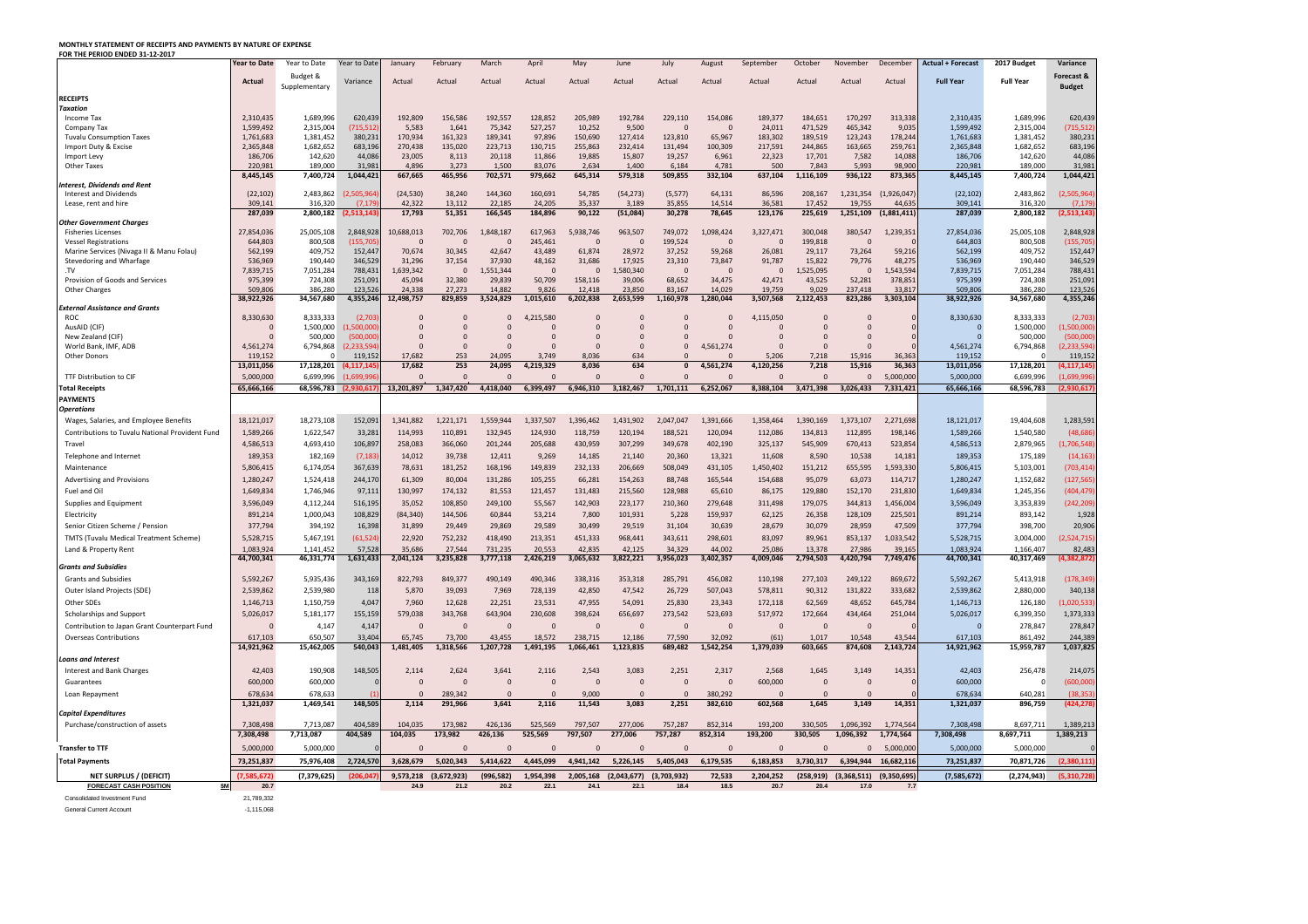|                                                 | <b>Year to Date</b> |             | <b>Year to Date</b> |               | <b>Year to Date</b> |               | 2017          |               |
|-------------------------------------------------|---------------------|-------------|---------------------|---------------|---------------------|---------------|---------------|---------------|
|                                                 | <b>Actual</b>       |             | <b>Budget</b>       |               | Variance            |               | <b>Budget</b> |               |
| <b>RECEIPTS</b>                                 |                     |             |                     |               |                     |               |               |               |
| <b>Taxation</b>                                 |                     |             |                     |               |                     |               |               |               |
| Income Tax                                      | 2,310,435           |             | 1,689,996           |               | 620,439             |               | 1,689,996     |               |
| Company Tax                                     | 1,599,492           |             | 2,315,004           |               | (715, 512)          |               | 2,315,004     |               |
| <b>Tuvalu Consumption Tax</b>                   | 1,761,683           |             | 1,381,452           |               | 380,231             |               | 1,381,452     |               |
| Import Duty & Excise                            | 2,365,848           |             | 1,682,652           |               | 683,196             |               | 1,682,652     |               |
| Import Levy                                     | 186,706             |             | 142,620             |               | 44,086              |               | 142,620       |               |
| <b>Other Taxes</b>                              | 220,981             |             | 189,000             |               | 31,981              |               | 189,000       |               |
| <b>Interest, Dividends and Rent</b>             |                     | 8,445,145   |                     | 7,400,724     |                     | 1,044,421     |               | 7,400,724     |
| <b>Interest and Dividends</b>                   | (22, 102)           |             | 2,483,862           |               | (2,505,964)         |               | 2,483,862     |               |
| Lease, rent and hire                            | 309,141             |             | 316,320             |               | (7, 179)            |               | 316,320       |               |
|                                                 |                     | 287,039     |                     | 2,800,182     |                     | (2,513,143)   |               | 2,800,182     |
| <b>Other Government Charges</b>                 |                     |             |                     |               |                     |               |               |               |
| <b>Fisheries Licenses</b>                       | 27,854,036          |             | 25,005,108          |               | 2,848,928           |               | 25,005,108    |               |
| <b>Vessel Registrations</b>                     | 644,803             |             | 800,508             |               | (155, 705)          |               | 800,508       |               |
| Marine Services (Nivaga II & Manu Folau)        | 562,199             |             | 409,752             |               | 152,447             |               | 409,752       |               |
| Stevedoring and Wharfage                        | 536,969             |             | 190,440             |               | 346,529             |               | 190,440       |               |
| .TV                                             | 7,839,715           |             | 7,051,284           |               | 788,431             |               | 7,051,284     |               |
| Provision of Goods and Services                 | 975,399             |             | 724,308             |               | 251,091             |               | 724,308       |               |
| <b>Other Charges</b>                            | 509,806             |             | 386,280             |               | 123,526             |               | 386,280       |               |
|                                                 |                     | 38,922,926  |                     | 34,567,680    |                     | 4,355,246     |               | 34,567,680    |
| <b>External Assistance and Grants</b>           |                     |             |                     |               |                     |               |               |               |
| <b>ROC</b>                                      | 8,330,630           |             | 8,333,333           |               | (2,703)             |               | 8,333,333     |               |
| AusAID (CIF)                                    | 0                   |             | 1,500,000           |               | (1,500,000)         |               | 1,500,000     |               |
| New Zealand (CIF)                               | 0                   |             | 500,000             |               | (500,000)           |               | 500,000       |               |
| World Bank, IMF, ADB                            | 4,561,274           |             | 6,794,868           |               | (2, 233, 594)       |               | 6,794,868     |               |
| <b>Other Donors</b>                             |                     |             | 0                   |               |                     |               | $\mathbf{0}$  |               |
|                                                 | 119,152             |             |                     |               | 119,152             |               |               |               |
|                                                 |                     | 13,011,056  |                     | 17,128,201    |                     | (4, 117, 145) |               | 17,128,201    |
| TTF Distribution to CIF                         | 5,000,000           |             | 6,699,996           |               | (1,699,996)         |               | 6,699,996     |               |
|                                                 |                     | 5,000,000   |                     | 6,699,996     |                     | (1,699,996)   |               | 6,699,996     |
| <b>Total Receipts</b>                           |                     | 65,666,166  |                     | 68,596,783    |                     | (2,930,617)   |               | 68,596,783    |
| <b>PAYMENTS</b>                                 |                     |             |                     |               |                     |               |               |               |
| <b>Operations</b>                               |                     |             |                     |               |                     |               |               |               |
| Wages, Salaries, and Employee Benefits          | 18,121,017          |             | 18,273,108          |               | 152,091             |               | 19,404,608    |               |
| Contributions to Tuvalu National Provident Fund | 1,589,266           |             | 1,622,547           |               | 33,281              |               | 1,540,580     |               |
| Travel                                          | 4,586,513           |             | 4,693,410           |               | 106,897             |               | 2,879,965     |               |
| Telephone and Internet                          | 189,353             |             | 182,169             |               | (7, 183)            |               | 175,189       |               |
| Maintenance                                     | 5,806,415           |             | 6,174,054           |               | 367,639             |               | 5,103,001     |               |
| <b>Advertising and Provisions</b>               | 1,280,247           |             | 1,524,418           |               | 244,170             |               | 1,152,682     |               |
| Fuel and Oil                                    | 1,649,834           |             | 1,746,946           |               | 97,111              |               | 1,245,356     |               |
| Supplies and Equipment                          | 3,596,049           |             | 4,112,244           |               | 516,195             |               | 3,353,839     |               |
| Electricity                                     | 891,214             |             | 1,000,043           |               | 108,829             |               | 893,142       |               |
| Senior Citizen Scheme / Pension                 | 377,794             |             | 394,192             |               | 16,398              |               | 398,700       |               |
| <b>TMTS (Tuvalu Medical Treatment Scheme)</b>   | 5,528,715           |             | 5,467,191           |               | (61, 524)           |               | 3,004,000     |               |
| Land & Property Rent                            | 1,083,924           |             | 1,141,452           |               | 57,528              |               | 1,166,407     |               |
|                                                 |                     | 44,700,341  |                     | 46,331,774    |                     | 1,631,433     |               | 40,317,469    |
| <b>Grants and Subsidies</b>                     |                     |             |                     |               |                     |               |               |               |
| <b>Grants and Subsidies</b>                     | 5,592,267           |             | 5,935,436           |               | 343,169             |               | 5,413,918     |               |
| Outer Island Projects (SDE)                     | 2,539,862           |             | 2,539,980           |               | 118                 |               | 2,880,000     |               |
| Other SDEs                                      | 1,146,713           |             | 1,150,759           |               | 4,047               |               | 126,180       |               |
| Scholarships and Support                        | 5,026,017           |             | 5,181,177           |               | 155,159             |               | 6,399,350     |               |
| Contribution to Japan Grant Counterpart Fund    | 0                   |             | 4,147               |               | 4,147               |               | 278,847       |               |
| <b>Overseas Contributions</b>                   | 617,103             |             | 650,507             |               | 33,404              |               | 861,492       |               |
|                                                 |                     | 14,921,962  |                     | 15,462,005    |                     | 540,043       |               | 15,959,787    |
| <b>Loans and Interest</b>                       |                     |             |                     |               |                     |               |               |               |
| Interest and Bank Charges                       | 42,403              |             | 190,908             |               | 148,505             |               | 256,478       |               |
| Guarantees                                      | 600,000             |             | 600,000             |               | $\mathbf 0$         |               | $\Omega$      |               |
| Loan Repayment                                  | 678,634             |             | 678,633             |               | (1)                 |               | 640,281       |               |
|                                                 |                     | 1,321,037   |                     | 1,469,541     |                     | 148,505       |               | 896,759       |
| <b>Capital Expenditures</b>                     |                     |             |                     |               |                     |               |               |               |
| Purchase/construction of assets                 | 7,308,498           |             | 7,713,087           |               | 404,589             |               | 8,697,711     |               |
|                                                 |                     | 7,308,498   |                     | 7,713,087     |                     | 404,589       |               | 8,697,711     |
|                                                 |                     |             |                     |               |                     |               |               |               |
| <b>Transfer to TTF</b>                          | 5,000,000           | 5,000,000   | 5,000,000           | 5,000,000     | 0                   | 0             | 5,000,000     | 5,000,000     |
|                                                 |                     |             |                     |               |                     |               |               |               |
|                                                 |                     |             |                     |               |                     |               |               |               |
|                                                 |                     |             |                     |               |                     |               |               |               |
| <b>Total Payments</b>                           |                     | 73,251,837  |                     | 75,976,408    |                     | 2,724,570     |               | 70,871,726    |
|                                                 |                     |             |                     |               |                     |               |               |               |
| <b>NET SURPLUS / (DEFECIT)</b>                  |                     | (7,585,672) |                     | (7, 379, 625) |                     | (206, 047)    |               | (2, 274, 943) |

## **MONTHLY STATEMENT OF RECEIPTS AND PAYENTS BY NATURE OF EXPENSE FOR THE PERIOD ENDED 31-12-2017**